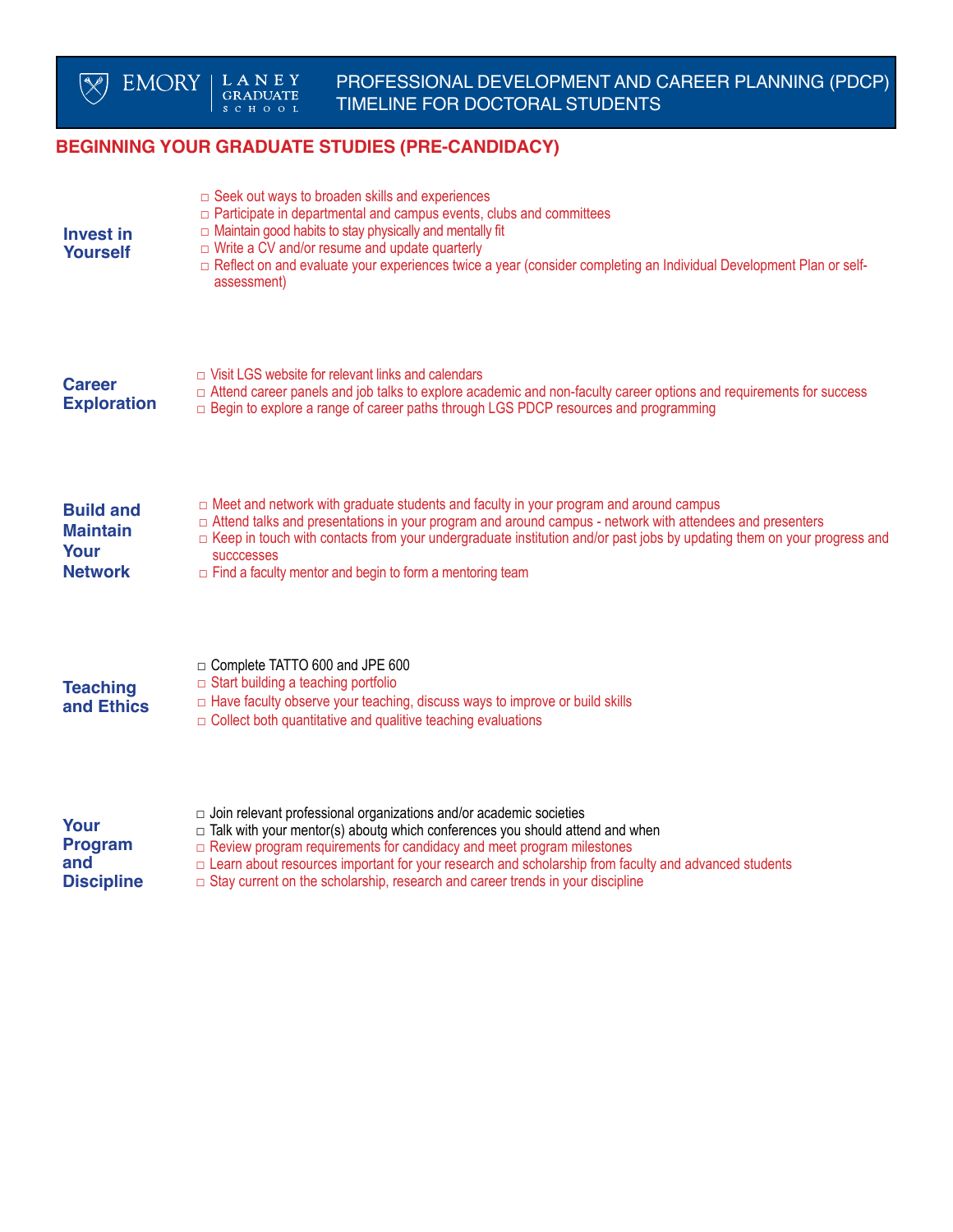## **EARLY TO MID-GRADUATE STUDIES (PRE - POST CANDIDACY)**

| <b>Invest in</b><br><b>Yourself</b>                           | $\Box$ Seek out ways to broaden skills and experiences<br>$\Box$ Participate in departmental and campus events, clubs and committees<br>$\Box$ Maintain good habits to stay physically and mentally fit<br>$\Box$ Write a CV and/or resume and update quarterly<br>□ Reflect on and evaluate your experiences twice a year (consider completing an Individual Development Plan or self-<br>assessment)<br>□ Prepare a timeline for degree completion<br>In Make tentative career decisions, set goals and create an action plan<br>□ Talk to people outside your discipline about your research and teaching interests<br>$\Box$ Seek opportunities to be a mentor to undergraduate or graduate students                                                                 |
|---------------------------------------------------------------|--------------------------------------------------------------------------------------------------------------------------------------------------------------------------------------------------------------------------------------------------------------------------------------------------------------------------------------------------------------------------------------------------------------------------------------------------------------------------------------------------------------------------------------------------------------------------------------------------------------------------------------------------------------------------------------------------------------------------------------------------------------------------|
| <b>Career</b><br><b>Exploration</b>                           | $\Box$ Visit LGS website for relevant links and calendars<br>□ Attend career panels and job talks to explore academic and non-faculty career options and requirements for success<br>□ Begin to explore a range of career paths through LGS PDCP resources and programming<br>□ Read The Chronicle of Higher Education, Inside Higher Ed, and relevant disciplinary publications for a better<br>understanding of the professional landscape<br>$\Box$ Explore career options (gain experience and contacts) through volunteer work, part-time and summer employment, and<br>internships                                                                                                                                                                                 |
| <b>Build and</b><br><b>Maintain</b><br>Your<br><b>Network</b> | $\Box$ Meet and network with graduate students and faculty in your program and around campus<br>□ Attend talks and presentations in your program and around campus - network with attendees and presenters<br>$\Box$ Keep in touch with contacts from your undergraduate institution and/or past jobs by updating them on your progress and<br><b>SUCCCESSES</b><br>$\Box$ Find a faculty mentor and begin to form a mentoring team<br>$\Box$ Build your campus and professional network<br>$\Box$ Volunteer to be a paper reader, chair/facilitator or discussant for conferences<br>$\Box$ Meet and network with professionals outside of academia<br>$\Box$ Identify additional mentors as needed for career goals<br>$\Box$ Keep in touch with all relevant contacts |
| <b>Teaching</b><br>and Ethics                                 | $\Box$ Have faculty observe your teaching, discuss ways to improve or build skills<br>$\Box$ Collect both quantitative and qualitive teaching evaluations<br>Complete TATTO 605 and 610 requirements<br>$\Box$ Attend relevant JPE 610 and TATTO Extension sessions<br>$\Box$ Continue building your teaching portfolio<br>$\Box$ Explore resources and programming from the Center for Faculty Development and Excellence (CFDE)                                                                                                                                                                                                                                                                                                                                        |
| Your<br><b>Program</b><br>and<br><b>Discipline</b>            | $\Box$ Review program requirements for candidacy and meet program milestones<br>□ Learn about resources important for your research and scholarship from faculty and advanced students<br>$\Box$ Stay current on the scholarship, research and career trends in your discipline<br>$\Box$ Meet requirements and file for candidacy<br>$\Box$ Select dissertation committee and file form<br>$\Box$ Create a plan for thesis completion<br>$\Box$ Create a publication goal and begin to submit work<br>$\Box$ Explore resources for internal and external grants and fellowships                                                                                                                                                                                         |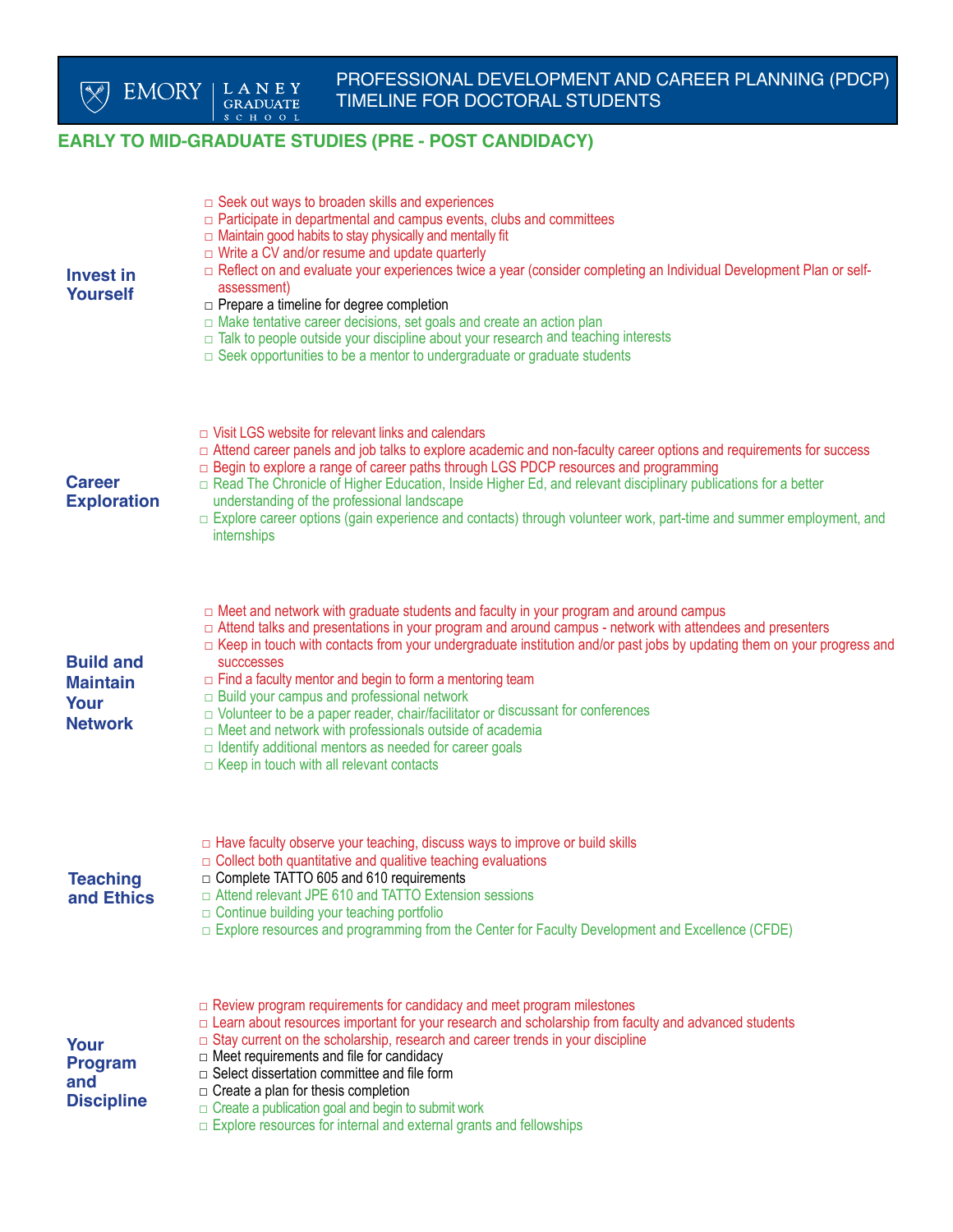

 $\begin{array}{c} \text{L A N E Y} \\ \text{GRADUATE} \\ \text{s c H O O L} \end{array}$ 

### **POST-CANDIDACY**

| <b>Invest in</b><br><b>Yourself</b>                           | $\Box$ Seek out ways to broaden skills and experiences<br>$\Box$ Participate in departmental and campus events, clubs and committees<br>$\Box$ Maintain good habits to stay physically and mentally fit<br>$\Box$ Write a CV and/or resume and update quarterly<br>$\Box$ Reflect on and evaluate your experiences twice a year<br>□ Make tentative career decisions, set goals and create an action plan<br>$\Box$ Talk to people outside your discipline about your research and teaching interests<br>$\Box$ Seek opportunities to be a mentor to undergraduate or graduate students<br>$\Box$ Develop an action plan for pursuing your chosen career paths<br>$\Box$ Identify transferable skills and gaps and ways to strengthen them or develop others<br>□ Utilize career development resources offered at professional organization, scholarly society conferences and websites<br>□ Have faculty mentor or LGS PDCP staff provide feedback on your CV and/or resume<br>$\Box$ Look into student loan repayment or deferment options by attending a session on student loans |
|---------------------------------------------------------------|--------------------------------------------------------------------------------------------------------------------------------------------------------------------------------------------------------------------------------------------------------------------------------------------------------------------------------------------------------------------------------------------------------------------------------------------------------------------------------------------------------------------------------------------------------------------------------------------------------------------------------------------------------------------------------------------------------------------------------------------------------------------------------------------------------------------------------------------------------------------------------------------------------------------------------------------------------------------------------------------------------------------------------------------------------------------------------------|
| <b>Career</b><br><b>Exploration</b>                           | $\Box$ Visit LGS website for relevant links and calendars<br>□ Attend career panels and job talks to explore academic and non-faculty career options and requirements for success<br>□ Begin to explore a range of career paths through LGS PDCP resources and programming<br>$\Box$ Read The Chronicle of Higher Education, Inside Higher Ed, and relevant disciplinary publications for a better<br>understanding of the professional landscape<br>$\Box$ Explore career options (gain experience and contacts) through volunteer work, part-time and summer employment, and<br>internships<br>$\Box$ Start exploring specific positions or postdocs of interest<br>$\Box$ Compose and practice telling your professional story<br>$\Box$ Begin to collect and draft materials needed on the job market and learn about the search process<br>□ If considering switching focus from faculty jobs, attend career exploration workshops, meet with LGS PDCP staff, and do<br>informational interviews to learn more about different paths                                            |
| <b>Build and</b><br><b>Maintain</b><br>Your<br><b>Network</b> | $\Box$ Meet and network with graduate students and faculty in your program and around campus<br>□ Attend talks and presentations in your program and around campus - network with attendees and presenters<br>$\Box$ Keep in touch with contacts from your undergraduate institution and/or past jobs by updating them on your progress and<br><b>SUCCCESSES</b><br>$\Box$ Find a faculty mentor and begin to form a mentoring team<br>$\Box$ Build your campus and professional network<br>$\Box$ Volunteer to be a paper reader, chair/facilitator or discussant for conferences<br>$\Box$ Meet and network with professionals outside of academia<br>$\Box$ Identify additional mentors as needed for career goals<br>$\Box$ Keep in touch with all relevant contacts<br>$\Box$ Learn how to and begin to conduct informational interviews                                                                                                                                                                                                                                        |
| <b>Teaching</b><br>and Ethics                                 | $\Box$ Have faculty observe your teaching, discuss ways to improve or build skills<br>$\Box$ Collect both quantitative and qualitive teaching evaluations<br>□ Explore resources and programming, including teaching consultations from the Center for Faculty Development and<br>Excellence (CFDE)<br>□ Attend relevant JPE 610 and TATTO Extension sessions<br>$\Box$ Revise your teaching philosophy and portfolio<br>□ Pursue "Instructor of Record" opportunities<br>□ Have faculty observe your teaching, compare with earlier observation to determine which skills need additional work                                                                                                                                                                                                                                                                                                                                                                                                                                                                                      |
| Your<br><b>Program</b><br>and<br><b>Discipline</b>            | $\Box$ Learn about resources important for your research and scholarship from faculty and advanced students<br>$\Box$ Stay current on the scholarship, research and career trends in your discipline<br>$\Box$ Create a publication goal and begin to submit work<br>$\Box$ Explore resources for internal and external grants and fellowships<br>$\Box$ Attend professional conferences and meetings using PDS funds<br>$\Box$ Apply for internal and external completion fellowships as needed<br>$\Box$ Start identifying funding sources for science postdocs<br>$\Box$ Write your disseration with the goal of publishing<br>$\Box$ Sign up for a dissertation bootcamp<br>$\Box$ Convene committee to discuss and approve dissertation topic and completion plan                                                                                                                                                                                                                                                                                                               |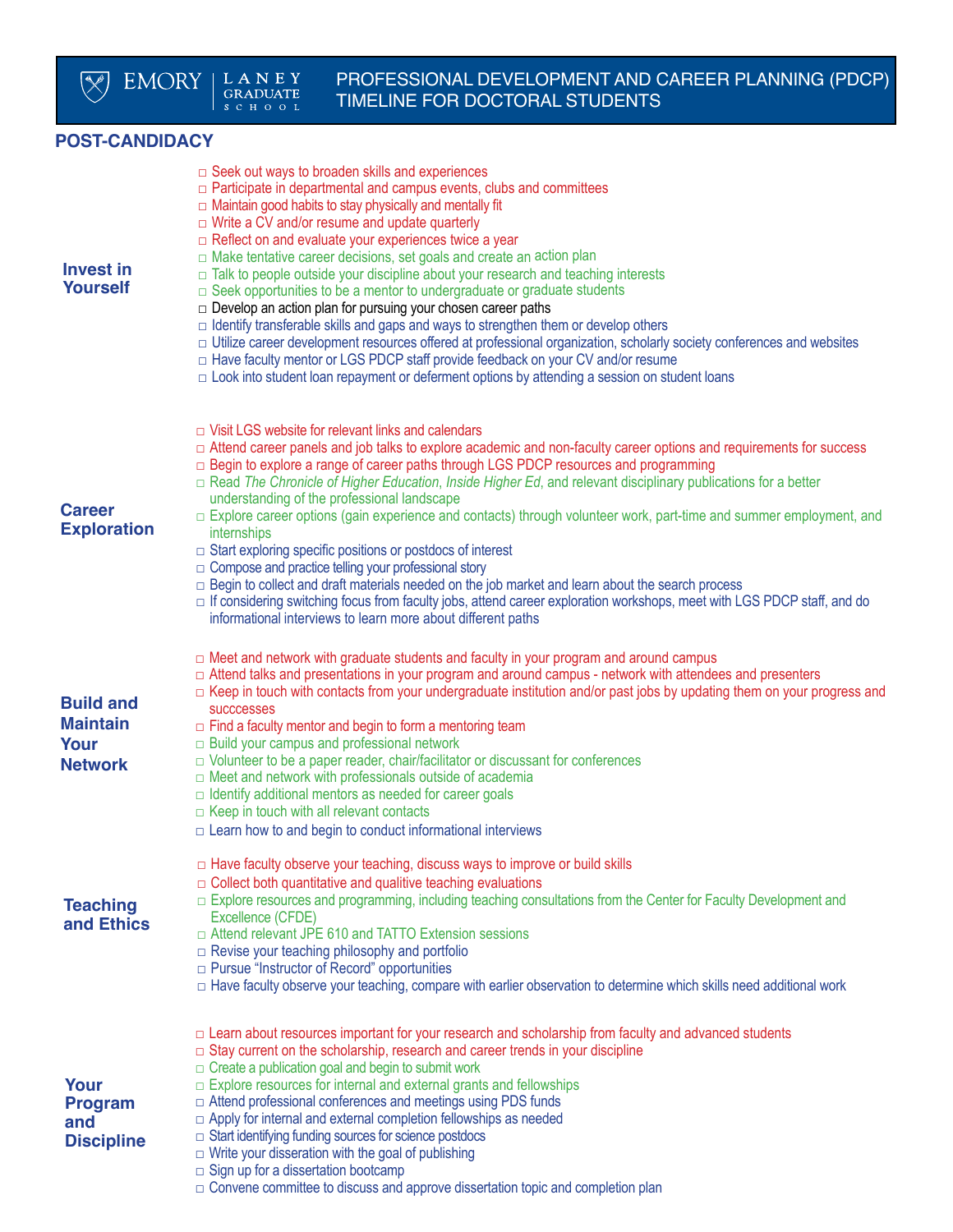# **FINAL YEAR OF GRADUATE STUDIES**

**EMORY** 

|  |  |  |  |  |  |  |  | $\Box$ Seek out ways to broaden skills and experiences |
|--|--|--|--|--|--|--|--|--------------------------------------------------------|
|--|--|--|--|--|--|--|--|--------------------------------------------------------|

- $\Box$  Participate in departmental and campus events, clubs and committees
- $\Box$  Maintain good habits to stay physically and mentally fit
- $\Box$  Write a CV and/or resume and update quarterly
- $\Box$  Reflect on and evaluate your experiences twice a year
- $\Box$  Make tentative career decisions, set goals and create an action plan
- $\Box$  Talk to people outside your discipline about your research and teaching interests
- $\Box$  Seek opportunities to be a mentor to undergraduate or graduate students

#### **Invest in Yourself**

- $\Box$  Identify transferable skills and gaps and ways to strengthen them or develop others  $\Box$  Utilize career development resources offered at professional organization, scholarly society conferences and websites
- $\Box$  Have faculty mentor or LGS PDCP staff provide feedback on your CV and/or resume
- $\Box$  Look into student loan repayment or deferment options by attending a session on student loans
- $\Box$  Review and finalize timeline for completion and update regularly
- □ Review your job search goals, revise if needed and update your action plan as needed
- $\Box$  Identify the values and priorities that inform your career decisions
- $\Box$  Develop a financial strategy for the next step: what to expect from your paycheck, financial planning and investing
- □ Attend career panels and job talks to explore academic and non-faculty career options and requirements for success
- $\Box$  Begin to explore a range of career paths through LGS PDCP resources and programming
- □ Read *The Chronicle of Higher Education*, *Inside Higher Ed*, and relevant disciplinary publications for a better understanding of the professional landscape
- $\Box$  Explore career options (gain experience and contacts) through volunteer work, part-time and summer employment, and internships
- $\Box$  Start exploring specific positions or postdocs of interest
- □ Compose and practice telling your professional story
- $\Box$  Begin to collect and draft materials needed on the job market and learn about the search process
- $\Box$  If considering switching focus from faculty jobs, attend career exploration workshops, meet with LGS PDCP staff, and do informational interviews to learn more about different paths
- □ Prepare targeted CV, job letters, research and teaching statements if seeking academic positions
- $\Box$  Practice interviewing and giving a job talk
- $\square$  Prepare targeted resume and cover letters if seeking non-faculty positions
- □ Practice your elevator pitch and professional story
- $\square$  Review and practice answering frequently asked interview questions
- $\Box$  Know your transferable skills and practice talking about them
- □ Learn about negotiation
- $\Box$  Meet and network with graduate students and faculty in your program and around campus
- □ Attend talks and presentations in your program and around campus network with attendees and presenters
- $\Box$  Keep in touch with contacts from your undergraduate institution and/or past jobs by updating them on your progress and succcesses
- **Build and Use Your Network**
- $\Box$  Find a faculty mentor and begin to form a mentoring team
- □ Build your campus and professional network
	- $\Box$  Volunteer to be a paper reader, chair/facilitator or discussant for conferences
	- □ Meet and network with professionals outside of academia
	- $\Box$  Identify additional mentors as needed for career goals
	- $\Box$  Learn how to and begin to conduct informational interviews
	- $\Box$  Let your network contacts know you are looking for a job
	- □ Keep your references/recommendation letter writers informed of your progress

**The Job Search**